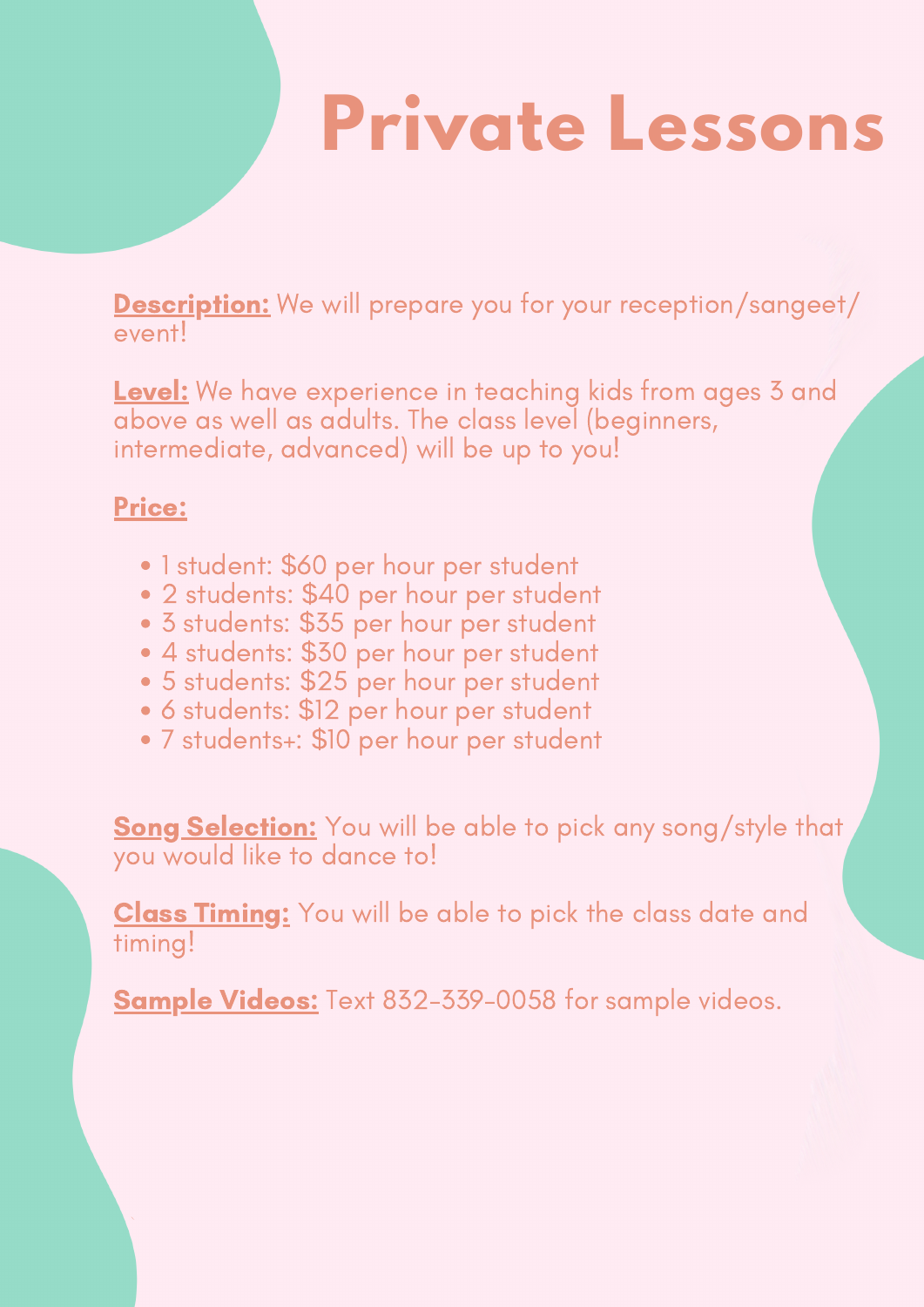## **Wedding Performances**

**Description:** Our professional dancers will come perform at your event.

Price: \$100 per dancer for a 6-7 minute bollywood fusion segement.

Song Selection: We have a predetermined list of songs that we perform. Our performance troupe does not consist of BDC students. All performance troupe members have competitive bollywood dance experience and have traveled across the country competing in bollywood dance competitions. We highly recommend that you watch our sample videos as they will give you an idea of our caliber. The list of songs prepared for you will have been professionally created so you can expect the highest level of choreography.

**Bollywood Fusion Segment:** The 6-7 minute segment will consist of multiple songs with styles including Bhangra and Bollywood. Each song usually lasts around 40 seconds to a minute.

Sample Videos: Text 832-339-0058 for sample videos.

Additional Costs: If the venue is over 30 minutes away from the instructors, customers are expected to pay for round trip gas expense.